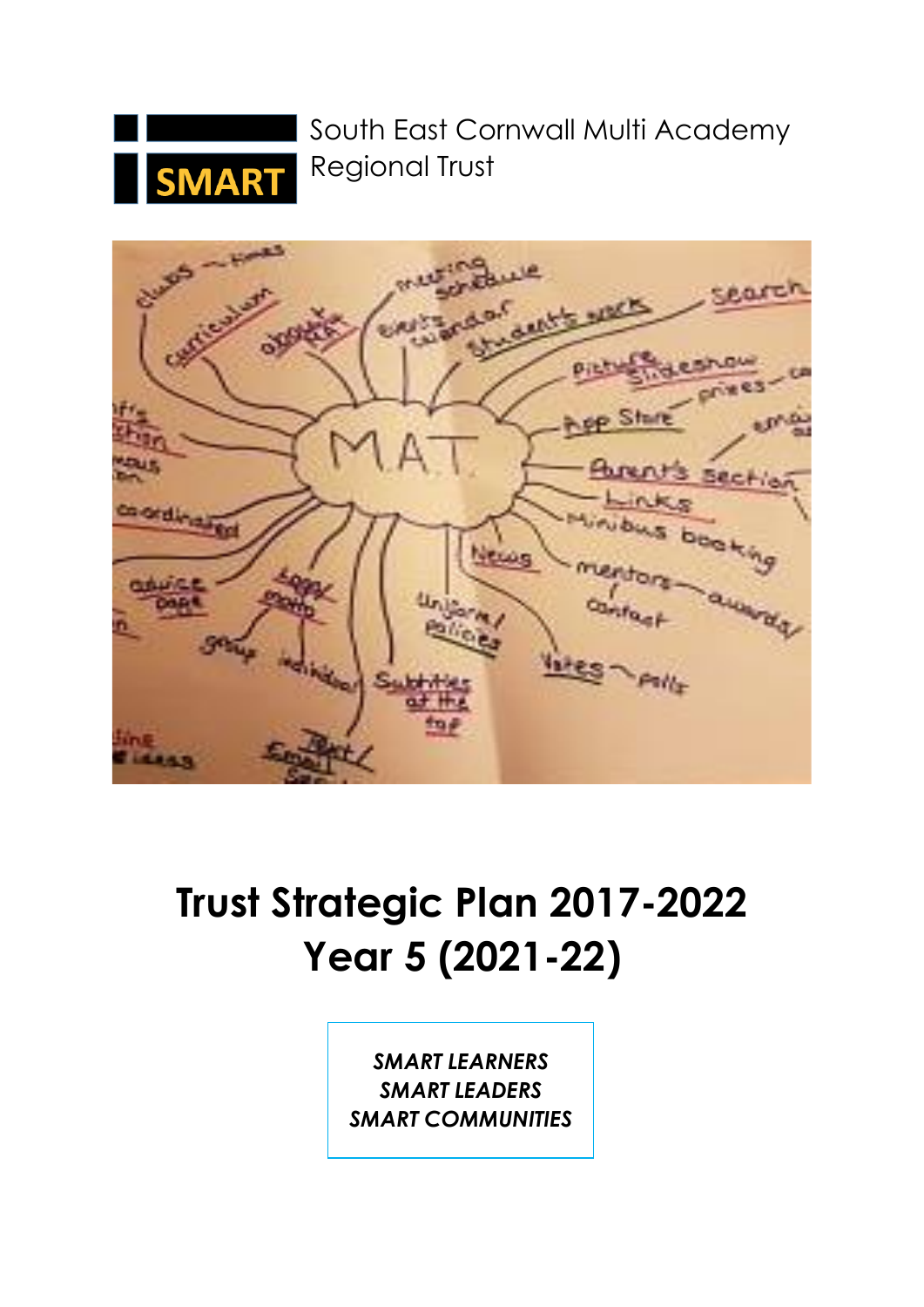## **Contents**

| SMART Pocket guide 2020/21 integrated in all SDPs Error! Bookmark not defined. |                         |  |
|--------------------------------------------------------------------------------|-------------------------|--|
| <b>MSP1: Removing disadvantage</b>                                             |                         |  |
| <b>MSP2: Challenging our most able</b>                                         |                         |  |
| <b>MSP3: Personalise learning for all</b>                                      |                         |  |
| <b>MSP4: Developing leaders at all levels</b>                                  |                         |  |
| <b>MSP5: Support excellent governance</b>                                      | <b>SMART leaders 11</b> |  |
| MSP6: Inspire improved teaching                                                |                         |  |
| <b>MSP7: Grow sustainably</b>                                                  |                         |  |
| <b>MSP8: Schools as community (Civic) hubs</b>                                 |                         |  |
| <b>MSP9: Grow partnership networks</b>                                         |                         |  |
|                                                                                |                         |  |
|                                                                                |                         |  |
|                                                                                |                         |  |
|                                                                                |                         |  |
|                                                                                |                         |  |
|                                                                                |                         |  |
|                                                                                |                         |  |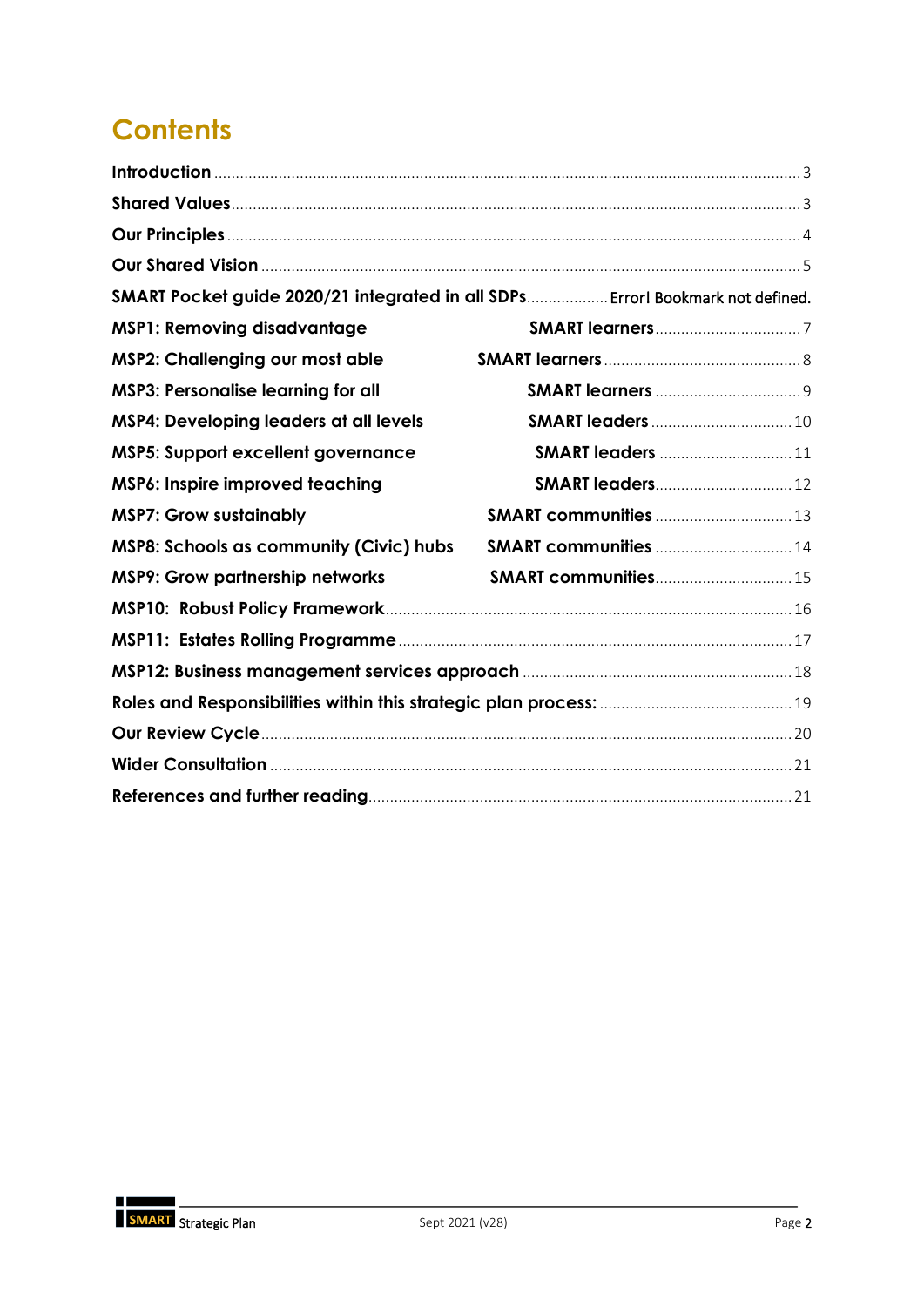## **SMART 5 Year Trust Strategic Plan (2017-22)**

### <span id="page-2-0"></span>**Introduction**

This document sets the strategic direction for the Trust for five years. It is the document which explains how the Trust intends to translate its vision into actions. It places these actions within the context of the shared values that underpin how we work together. It recognises that it is not only the strategies themselves that will be effective but also, the order in which they are utilised, the political backdrop against which they are applied and the consistency of approach. Hence, the MSP aims to predict and preempt risks that may impact the Trust and suggests ways in which these can be utilised to best effect.

This document forms the basis of each annual School Development Plan and seeks to clarify how staff across the Trust will be funded to work together on projects that both benefit each Academy but also further the strategic aims of SMART as a whole.

### <span id="page-2-1"></span>**Shared Values**

Our shared values brought us together as a Trust and will form the bedrock of all the work we do together. It must be clear to all students, staff, parents and outside agencies, what being in SMART really means and what we stand for.

**Collaboration** – We believe that we can achieve more together than alone. We believe in the necessity for all services in South East Cornwall to come together around the needs of the child. For this to occur we must be committed to removing barriers and committed to working collectively both within our own Trust and with all other schools and Trusts. We are committed to sharing expertise and working school to school at all levels.

**Equity** – We believe that some children are disadvantaged by social, economic, medical or emotional factors and we are committed to removing the impact of these disadvantages on their life chances. This is what we mean by being 'inclusive' schools and this is why we are committed to measuring the impact of our actions to ensure that resources are focussed to greatest effect to narrow and remove the achievement and aspiration gap.

**Integrity** – We value trust enormously and in order to achieve this we expect transparency, honesty, respect and integrity both professionally and personally. Whilst expecting these high standards we invite feedback and scrutiny in good faith from all sources and insist on challenging checks and balances to be in place at all levels. We are courageous in upholding these high standards in all aspects of our work together.

**Compassion** – We take seriously our duty of care in terms of staff and students. We mentor, take under our wing and seek to understand with empathy. We are committed to the principles of 'tough love' knowing that compassion involves both support and challenge. It is every member of our community knowing we have their best interests at heart.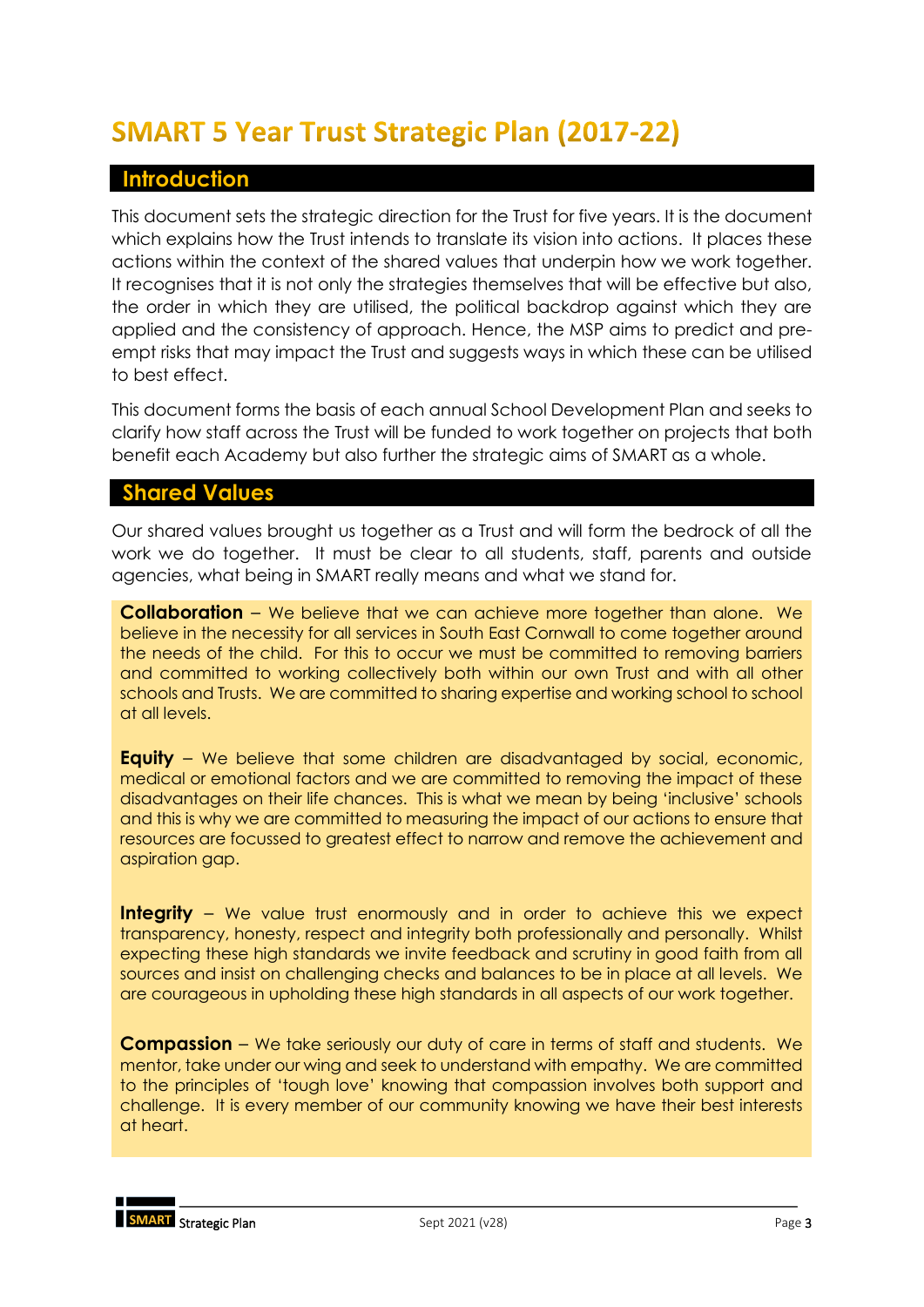### <span id="page-3-0"></span>**Our Principles**

All of the Headteachers, Trustees and Chairs of Governors of SMART have committed



to work to a set of fundamental principles. These principles will be applied to all of our work, from classroom practice to Trust Board meetings.

We call these the EQUIP principles and they are set out in detail on our website as well as summarised in narrative form below.

**E -** We will always have the highest **E**xpectations of all our staff and students. This means in reality that we will give opportunities without prejudice and we will teach children and staff to develop aspiration. We will challenge low aspiration and provide opportunities for development wherever possible.

**Q -** We will always seek to **Q**uestion deeply so that learning challenges understanding and develops the higher order thinking that is so critical to success and avoidance of manipulation or exploitation. This questioning follows through into our internal evaluation and governance so that we can be assured of the quality of our work beyond a surface level.

**U –** We know that to achieve progress we must first **U**nderstand our goals. We understand that some of the most valuable qualities in life are hardest to measure but we are committed to finding often innovative ways of being clear and precise about what we are aiming to achieve so that we can measure our progress to enable informed decisions. This is as true for the objectives of each lesson as it is for the KPIs for governance.

**I –** We recognise our role in terms of **I**nspiring lifelong learning and making education broad, balanced, open and about much more than examination success. We are committed to expanding the horizons of students, staff and parents through being role models for the value of education and the excitement of learning.



**P –** We are committed to the importance of **P**raising the positive achievements of staff and students and ensuring that children develop a strong sense of self-worth to support their healthy mental and emotional development. We are aware that often people will test and challenge to perpetuate poor self-image and we are committed to developing the emotional intelligence across SMART to recognise and challenge these tendencies. We are committed to respecting the concerns of young people and eradicating bullying. Use of the 'Cabinet Principle' means we debate hard and share the negative collectively but then are positive and united in our collective decisions even if we opposed their agreement.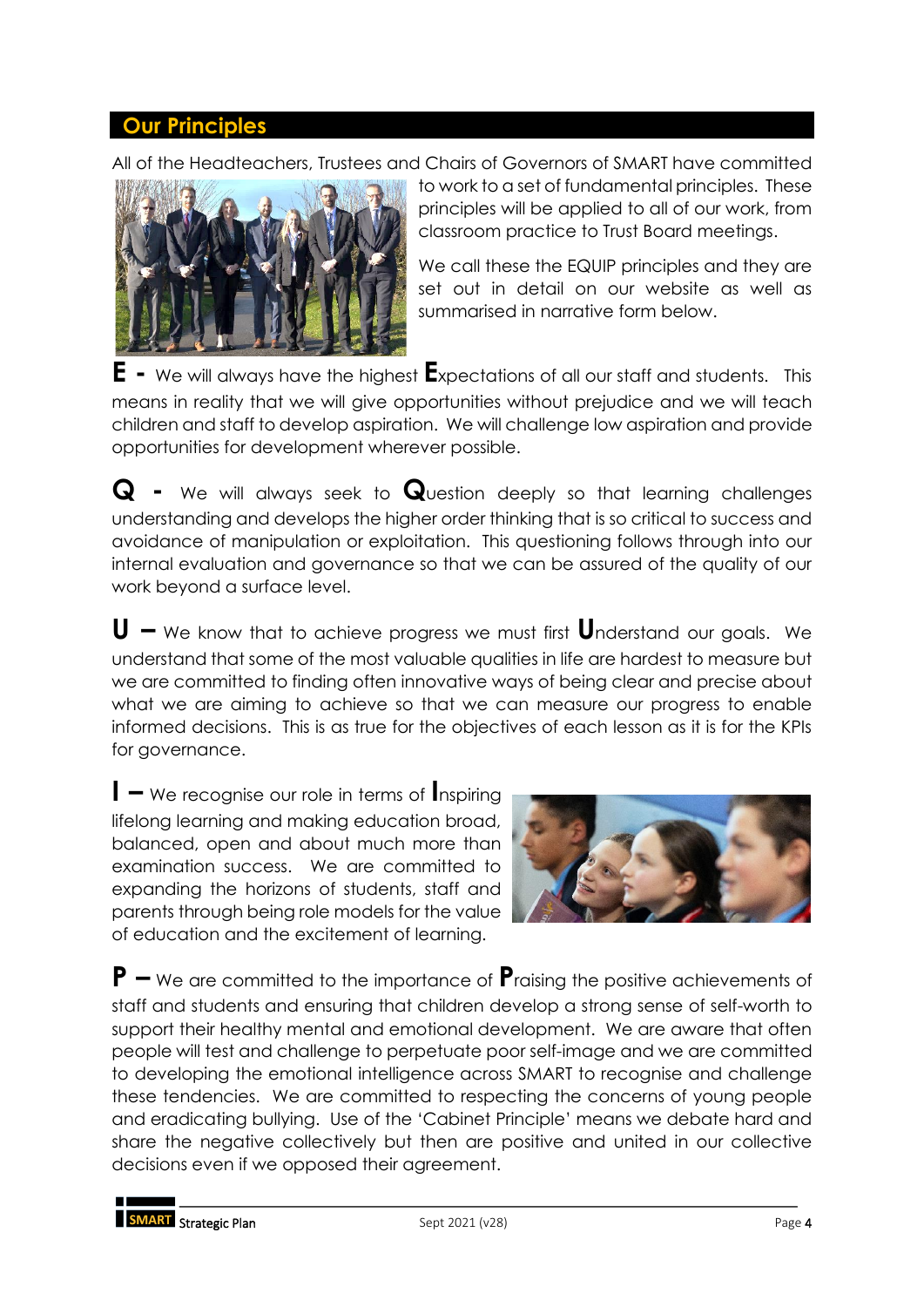### <span id="page-4-0"></span>**Our Shared Vision**

Our long term goal is for one Trust serving all children in South East Cornwall. SMART will enhance the life chances of all children and become an excellence model for the region and nationally. This vision is set out in broad terms via an agreed statement which appears on our website from which the following copy has been taken.

### **SMART LEARNERS**

- Every child and adult constantly striving for excellence in all areas of learning.
- Positive recognition of achievement in all its forms and at all levels ensuring every learner feels both supported and challenged.
- Creating strong partnerships with peers and parents to maximise the progress of all learners.





### **SMART LEADERS**

- Every child and adult having opportunities to demonstrate and develop their leadership.
- Schools, governors, staff and children being empowered to be active in developing their own character and owning their own futures.
- Headteachers and Governors earning autonomy for their school and actively engaging in system leadership regionally, nationally and internationally.

### **SMART COMMUNITIES**

- One Trust, working together to focus on the needs of all learners at all phases across South East Cornwall.
- Inclusive local schools with all children and adults making positive contributions as good citizens to strengthen local communities
- All children and adults feeling safe within a caring and nurturing community in which mutual respect and kindness are nonnegotiable.



The main function of this strategic plan is to set out the steps required to realise this vision across all of the academies in the Trust and to support the construction of a framework that will enable all stakeholders to work together to achieve this.

The first step is to translate this vision into measurable and achievable commitments to which the Trust can be held accountable. These are defined below, first in brief in the 'Pocket Guide' for the coming year and then in more detail as 'one page per project' summaries for the attention of senior teams, TB and LGCs. More detailed plans are drawn up locally.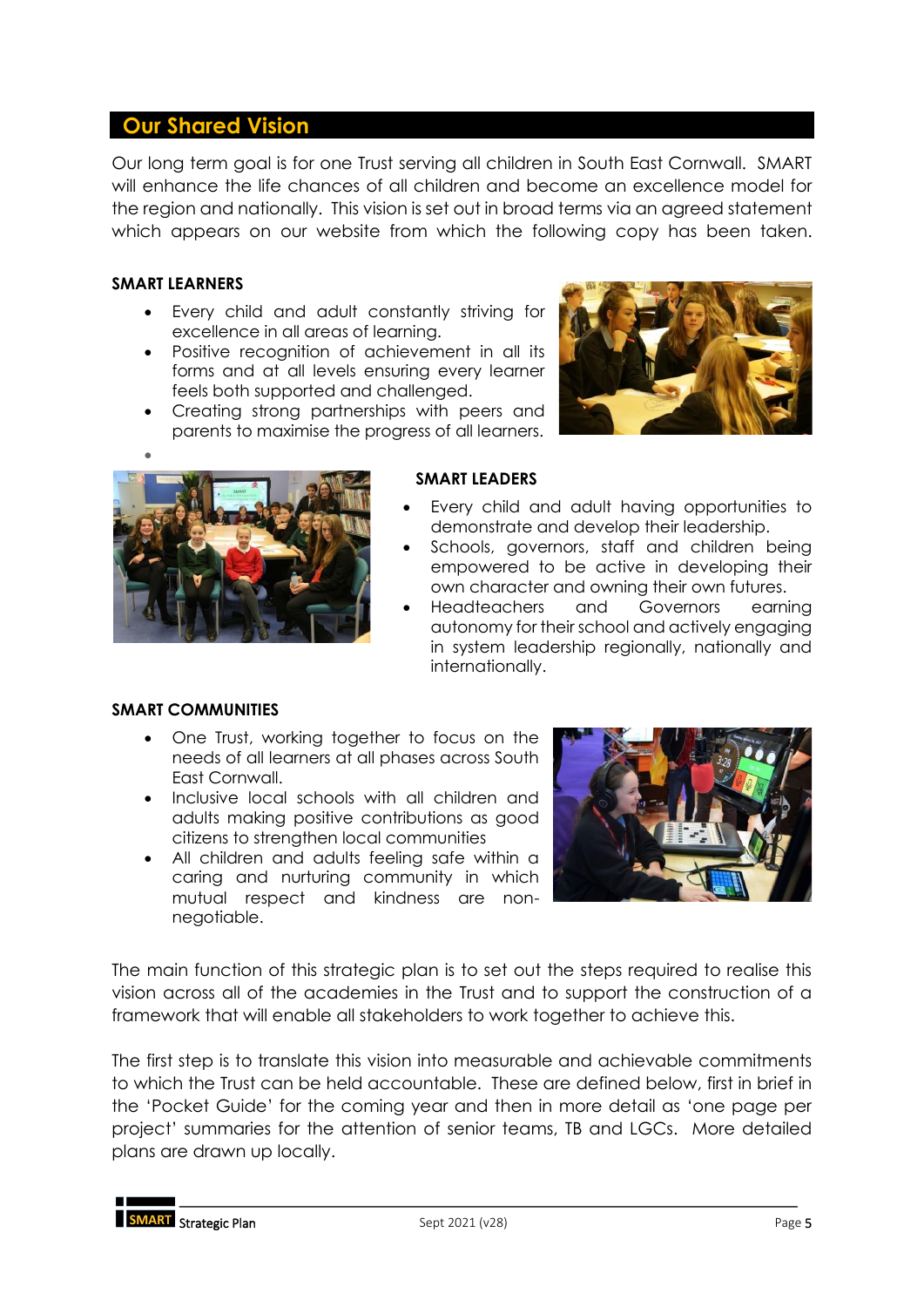## **SMART Pocket guide 2021/22 integrated in all SDPs/BDPs**

Core priorities agreed by the Headteachers. All priorities written into all SDPs/BDPs alongside their own school priorities.

### **5 Year Strategic Goals 2017-2022 Learn Lead Com** SMART Learners **1. Remove disadvantage** *Good progress in learning for ALL* ✓ ✓ **2. Challenge our most able** *Question deeply for understanding.* ✓ ✓ ✓ **3. Personalise learning for all** *Broad balance inc. Skills & Knowledge* ✓ ✓ SMART Leaders **4. Develop leaders at all levels** *Active coaching by all middle leaders* ✓ ✓ **5. Excellent governance** *Training, expectations and challenge* ✓ **6. Inspire excellence** *Critical friends, sharing & peer review.* ✓ SMART Communities **7. Grow sustainably** *Building capacity ahead of growth.* ✓ **8. Schools as 'Community Hubs'** *Active child citizens, parents engaged* ✓ **9. Grow partner networks** *Outward facing alliances, local & global*  ✓ Business improvement **10. Policy framework** *All are legal, agreed & reflect practice.* **11. Estates rolling programme** *5yr capital process, buildings and ICT.* **Learning: Teachers and TAs become Pedagogy Specialists** 1. All subject curricula spiral around a small number of core concepts, applied to new contexts regularly. 2. All T&TAs can describe INTENT of how each lesson strengthens understanding of a named concept and why taught now in this sequence of progression. 3. All T&TAs measure IMPACT of learning using concepts to find gaps in understanding (and req. knowledge) that may have been worsened by the pandemic. 4. At least one of the 24 Sub skills in SECRET will be embedded in practice in each subject/school including opportunities for peer and self-reflection. 5. Early Career Framework is in place with all ECTs on compliant structured agreed pathways. **Leadership: Middle leaders (ML) form the 'engine room'** 6. All SDPs are based on a 5 year vision shared with ML. 7. All ML expected to engage in professional reading. 8. Some level 5+ MLs engage in each aim of the SDP to Harts level 6 based on a scope defined by SLT. 9. All ML can cite effective coaching from SLT or peers. 10. All subject or DDP aims offer at least Hart 5 for staff. 11. Most staff can cite effective leadership coaching. 12. Most impactful STAR project curated by each ML. 13. LGC use leadership ladders to develop their role. 14. 5 leaders on external courses, 3 on CACE courses. 15. An ML researched proposal makes it into SDP 22/23. **Community: Increased parental involvement** 16. One engagement per term supports parents to help their child learn. SLT engage LGC at Hart 4 for each. 17. Team Around the School TAS for each location maintains an active membership of at least 10. 18. Teams expertise is built on through projects e.g. A level

**12. Business management services** *Progress in all areas of the BMSC*

### **Business Development Plan:**

- 19. Embed induction for all new staff and leadership structures for OMs and Trust officers.
- 20. Premises, Facilities Management and H&S services increase the number of Trust SLAs
- 21. Central rolling programme of all ICT services resulting from SLAs agreed annually with Heads.
- 22. Explore Asset control functions across the Trust and adopt a common approach.
- 23. New websites for all schools agreed collaboratively so more staff can post securely.
- 24. Develop our talent management strategy for all staff including linking with other Trusts.
- 25. Explore measures in place and develop a strategy for long term reduction in carbon emissions.
- 26. Additional Goal (MSLT 16/09/21) Everyone's Invited Agenda, progress in all schools.

**Construction of a new agreed 5 year plan beginning 2022/23.**

courses, student voice in TAS, parental engagement.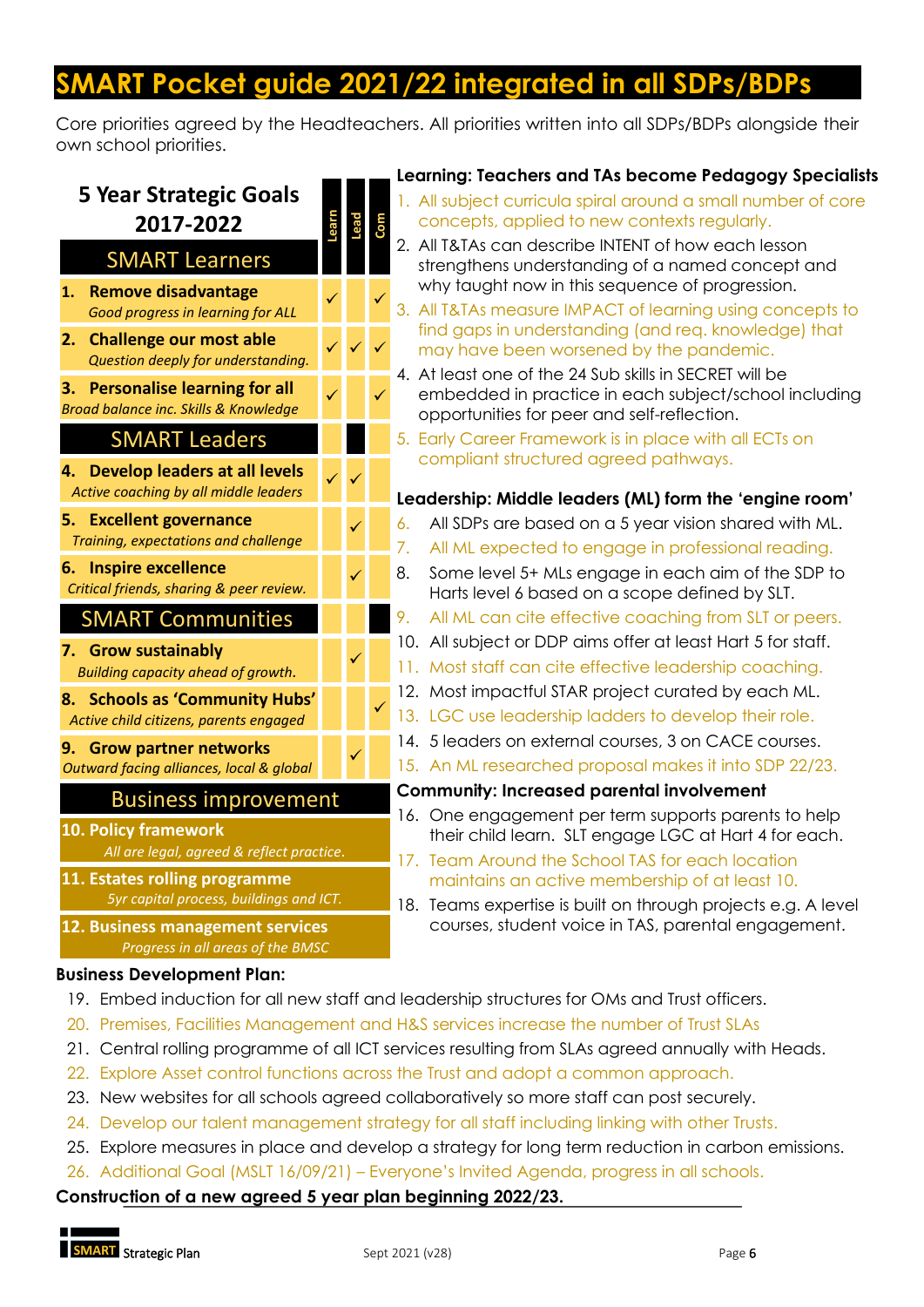### <span id="page-6-0"></span>**MSP1: Removing disadvantage SMART learners**

**Narrative:** It is fundamental to our moral purpose and vision that disadvantaged children should achieve at least as much as their peers in all our schools. "The Children Left Behind. A league table of inequality in child well-being in the world's rich countries" *UNICEF Innocenti Report Card 9*, confirms the GB lags behind. RSC has made this their first priority. The impact of such inequity is devastating not only in terms of the life chances of the individuals but also on the economic prosperity and well-being of the region. SMART will contribute to develop system leadership by focussing on innovations that work.

**Long term goal:** That all children make excellent progress in all SMART schools each year regardless of their starting point in life or their particular circumstances.

### **Key Strategies**

### *Focus on improving the quality of teaching*

- Ensuring excellent classroom teaching as the main vehicle for addressing disadvantage.
- Ensuring all staff have high expectations and high aspirations for all children without exception.
- Teacher/TA as pedagogy specialists coached in the personalisation of lessons using research based practices such as EEF and [proposals](https://www.education.gov.uk/consultations/downloadableDocs/How%20can%20we%20help%20every%20pupil%20to%20make%20good%20progress%20at%20school.pdf) including pro-active pre-teaching and pre-preparation intervention for pupils who fall behind.
- Tracking of core concepts so that gaps in understanding that have opened up for disadvantaged pupils are caught and challenged through a spiral curriculum.

### *Focus on improving Learning behaviour and attitudes*

- Firm and structured systems with the same expectations of all, should be operated by all staff. Individualised response applied only by highly trained staff.
- Formalising the teaching of expected behaviour and underpinning learning skills recognising that there may have been gaps in socialisation for some disadvantaged pupils that we have a responsibility to formally coach and teach.

### *Focus on improving Leadership*

- Restructure PP budgets to Invest more at earlier stages and to engage families
- EWO services in-house with a more assertive approach to follow up actions
- Empowering subject leaders as expert coaches of pedagogy.
- Strict action research approach to any funding directed at closing a gap to evaluate long term impact on actual learning and the avoidance of gaps in understanding opening up.
- Staff training in high expectations and focus on conceptual development, support and challenge.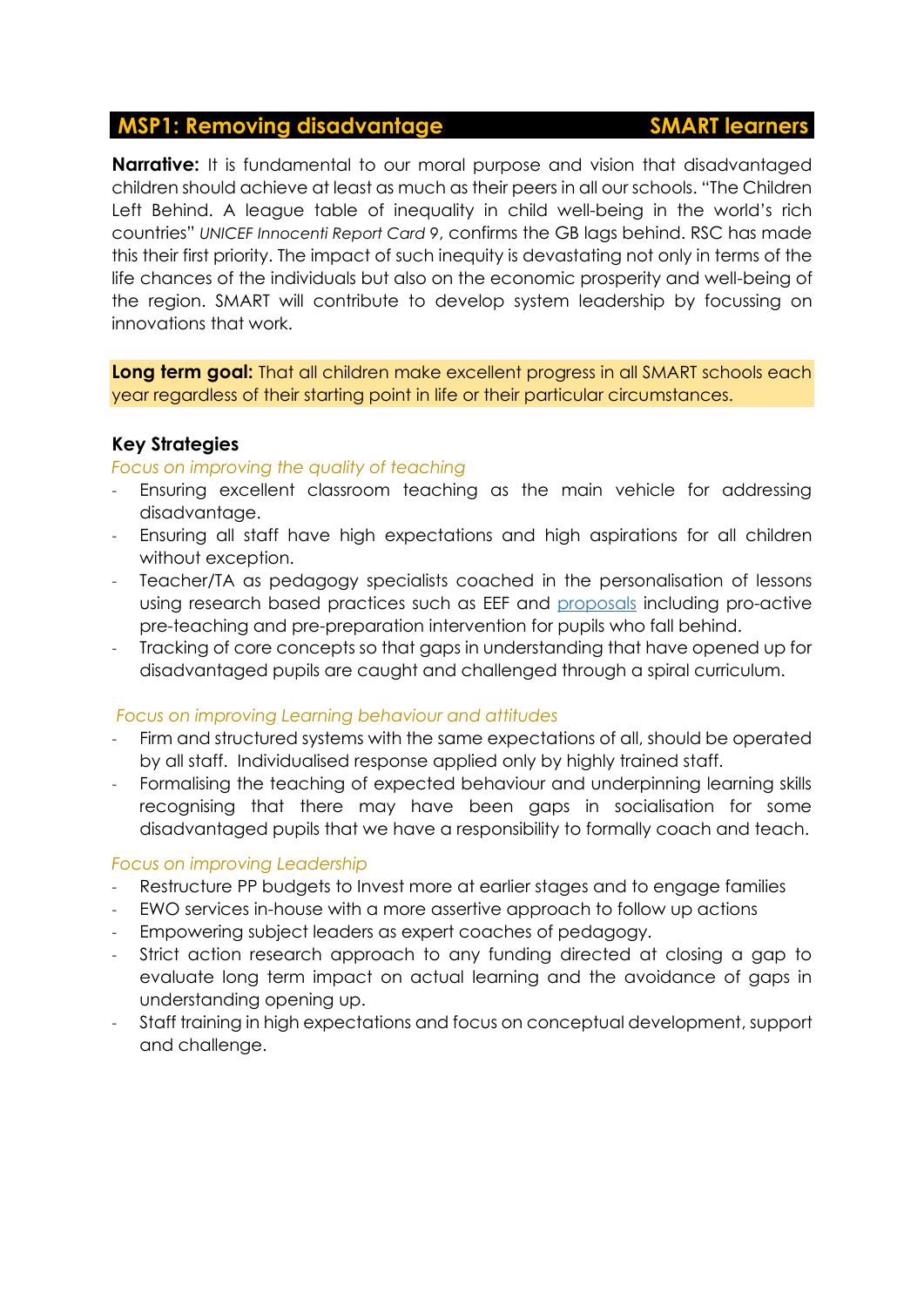### <span id="page-7-0"></span>**MSP2: Challenging our most able SMART learners**

### **Narrative:** The region requires great future leaders, divergent thinkers, industrialists, entrepreneurs and creative problem solvers. It is essential we play our part in developing higher level critical thinking throughout the curriculum and the numbers of pupils achieving these more complex goals are the best indicator we currently have to enable us to gauge our success in this area. Our definition of intellectual challenge must incorporate all forms of thinking including artistic expression.

**Long term goal:** All children will be appropriately challenged to think more deeply, see both sides and apply knowledge and consider complexity. We will recognise that although prior attainment is a useful guide, ability can develop at any stage and hence in partnership with families, all children will have the right of experiencing the right balance of challenge and support to make every second count. We will connect specialists across schools, use EQUIP in outstanding lessons, innovate in the opportunities we provide and build underpinning skills to ensure the pupils continue to exceed expectations each year and hence enable our most able pupils to excel as role models both in school and as alumni in their future careers.

### **Key Strategies**

### *Focus on improving Quality of teaching*

- Develop an approach to mastery that doesn't set exam syllabi as a glass ceiling but rather, encourages reading around the subject, conceptual links and research reading for pleasure.
- Include a range of opportunities for development of Higher Order Thinking embedded within the curriculum (HOT).

### *Focus on improving Learning behaviour and attitudes*

- Celebrate the passion for lifelong learning and in-depth study role modelled by all adults and members of the community.
- Engage children wherever possible, to be engaged in the consultation and design of learning, governance and school decision making.
- Build student expert teams to deliver advanced training to their peers and role model excellence. E.g. in 'App' coding, gaming, music, maths etc.
- Use the SECRET skills framework to systematically challenge and improve the skills of those most able in for example teamwork or reflective learning.

### *Focus on improving Leadership*

- Proactively set ambition through student leadership and lead learner initiatives
- Encourage and celebrate professional reading and professional discussion of all colleagues and encourage professional challenge of 'quick fix' learning solutions.
- Develop five year planning and minimising the number of initiatives so that rich pedagogies and expertise can have time to develop leading to deeper questioning and understanding.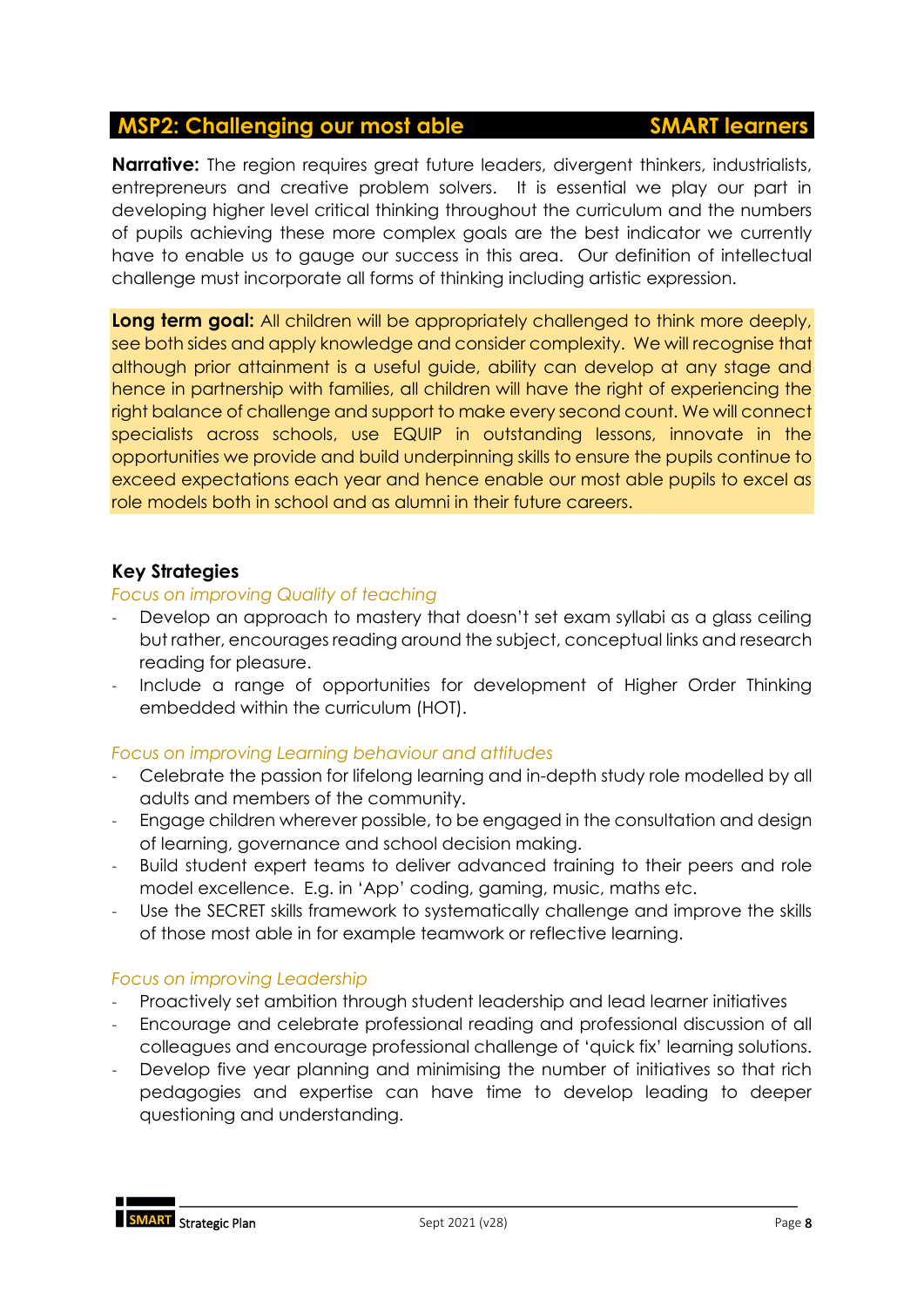### <span id="page-8-0"></span>**MSP3: Personalise learning for all SMART learners**

**Narrative:** Teaching is a highly skilled profession, requiring the teacher to know, nurture and continually challenge each child, communicate well with other teachers and be able to adapt and change as each child develops. In this sense, the duties of a teacher are endless so it is critical that we prioritise actual learning and empower the teacher to have the freedom to understand and adapt their pedagogy (the science and art of teaching) to match the needs of pupils. ALL activity we ask of teachers should be justified in terms of seamlessly integrating progression in knowledge, understanding and underpinning skills. ALL high quality lessons integrate all three elements rather than 'grafting them on' "Grafting wings onto a caterpillar does not make a butterfly, just a highly dysfunctional insect" [John West Burnham](https://saltashcloud-my.sharepoint.com/personal/dbuckley_saltashcloud_net/Documents/1%20New%20SMART/Job%20application/Grafting%20wings%20onto%20a%20caterpillar%20does%20not%20make%20a%20butterfly,%20just%20a%20highly%20dysfunctional%20insect)

**Long term goal:** All children will achieve outstanding examination outcomes in parallel to the development of wider skills that support their wellbeing, resilience, personal learning, thinking skills, independence and attitude to learning. Schools will work together collaboratively to provide all children in SMART with a carefully crafted broad and balanced curriculum that engages and inspires learners whilst supporting the wellbeing and work/life balance of staff. Tracking of conceptual understanding and underpinning skills allows for personalised intervention which can be monitored for impact such that funding and further intervention are accurately focussed.

### **Key Strategies**

### *Focus on improving Quality of teaching*

- Our number one strategy is to ensure all teachers and TAs are specialists in pedagogy so they can spot deeper understanding and misconceptions and adapt their strategies to ensure gaps in understanding do not get past them.
- Use of STAR projects as a formal way of sharing pedagogies that have been evaluated as having impact, encouraging diversity and autonomy.
- Developing a shared langue for pedagogy across all SMART schools so that sharing of ideas and discussion is more fluid. This will evolve but currently includes words like, 'Schema', 'SECRET skills', 'Fluency', 'Mastery', 'Core concepts', 'Spiral curriculum', 'knowledge organisers', 'Retrieval practice', 'low stakes testing' etc.

### *Focus on improving Learning behaviour and attitudes*

- Establishing good behaviour as an essential subject on the curriculum, using 6 week interventions, consistent explanations of the 'why' of behaviour, TIS, Core Skills and SECRET skills as tools to achieve progression goals for each child.
- Engaging peer learning wherever possible as informed personalisation.
- Wide consultation for common learning habits/ routines everyone embeds.

### *Focus on improving Leadership*

- Subject leads coaching and developing effective pedagogy in their subject.
- Use of appraisal to ensure ALL staff have access to high quality learning and have a manageable workload that allows them to role model their love of learning.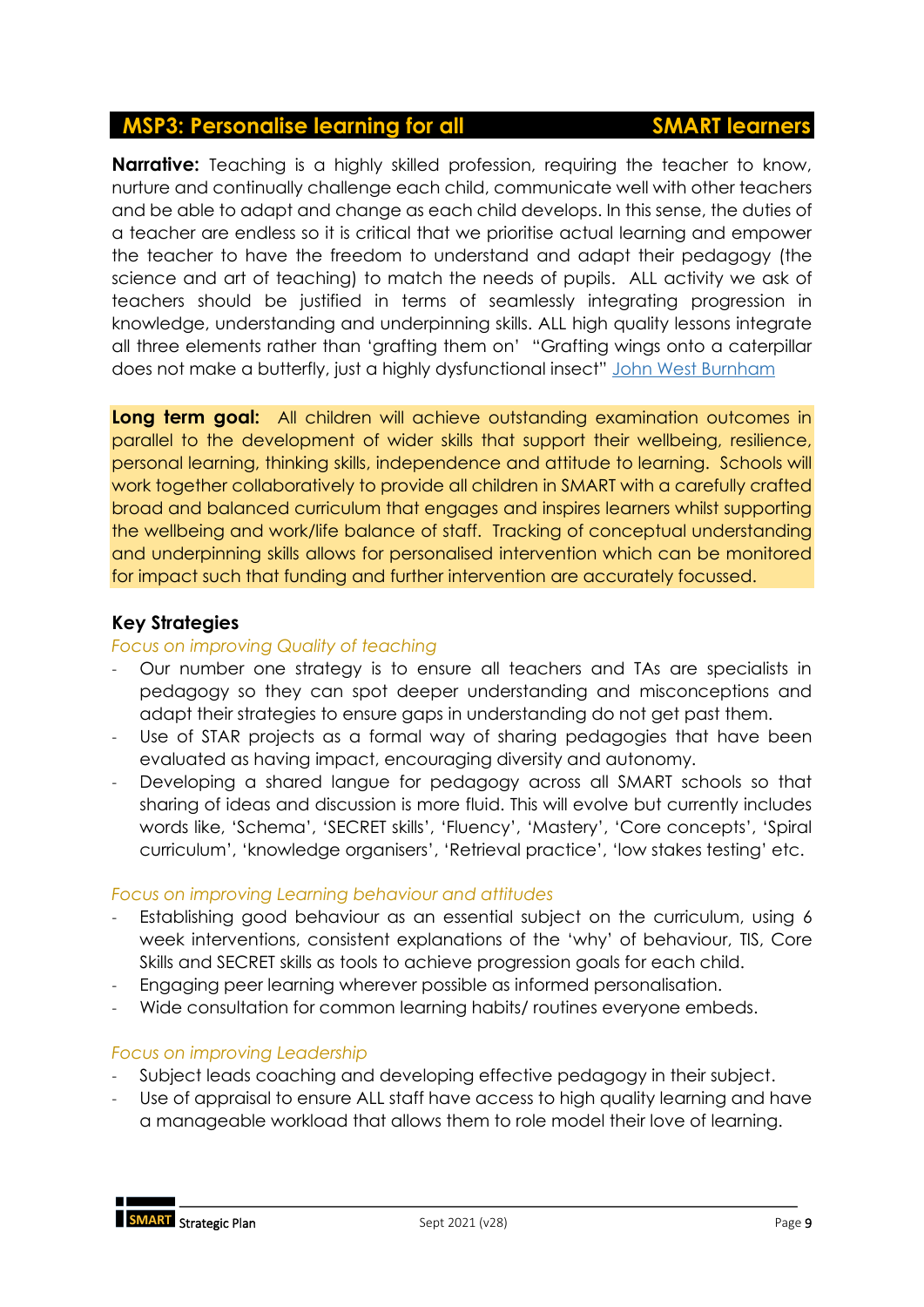### <span id="page-9-0"></span>**MSP4: Developing leaders at all levels SMART leaders**

**Narrative:** Strong leadership and succession planning are key to the ongoing success of SMART and more widely, the economic, social and political success of the region. 'Leadership Capacity' is a measure of the ability of an organisation to adapt and develop and is quite literally the sum of all of the leadership skills of the organisation. Leadership is developed through opportunity, responsibility, coaching and training. All members of our community should aim to systematically develop and coach these skills in ALL staff and students. As Jonathon Lewis observed, 'A Google search on 'leadership' highlights that it stems from social influence, not authority or power.'

**Long term goal:** Middle leaders will be the 'engine room' of improvement across SMART continuously developing leadership capacity in their teams. Senior leaders will create opportunities for ownership, research and engagement. This will contribute to outstanding capacity and succession planning such that any position or opportunity will have multiple internal candidates allowing SMART to be an agile, confident and responsive organisation. SMART will be a major contributor to the civic and educational system leadership capacity of the region. We will increasingly recognise and build on the leadership potential of our young people.

### **Key strategies**

### *Leadership Ladders: Common language and expectations*

- Leadership is core to appraisal and all staff regularly re-examine and discuss the leadership expectations of their role with their appraiser and line manager.
- The total leadership capacity is measured annually to evaluate our strategies.
- There is an expectation that the ladders define what we mean by leadership and our responsibilities to our teams in SMART and can be changed by negotiation as we learn from experience and grow as an organisation and new theories emerge.
- All roles and responsibilities are systematically ladder linked as a common scale.

### *All leaders actively Nurture and challenge*

- All staff have regular, half-termly support and challenge provided by appraisers.
- Middle leaders and all those on L5 and higher are specifically required to create opportunities that nurture and challenge the leadership of each of their team.
- Intensive collaborative support offered for all those who significantly act up.
- All development occurs through shared planning so contribution is encouraged.

### *Structured training routes for leadership development*

- L3 is expected to support L1&2, and so on up the scale to formalise progression.
- L5-L7 training is provided annually at a Trust level to all those wishing to progress.
- Annual quota of national programmes such as NPQ and masters qualifications.
- Engagement in RSC, CACE and CASH to provide training in multiple schools/Trusts.
- Student leadership schemes in all schools overseen by a Trust Student Council and supported by a recognition scheme which is currently leadership badges.
- Training includes hands on research in other schools, shadowing and presenting
- Development of collaborative practice engaging unions, distributed leadership.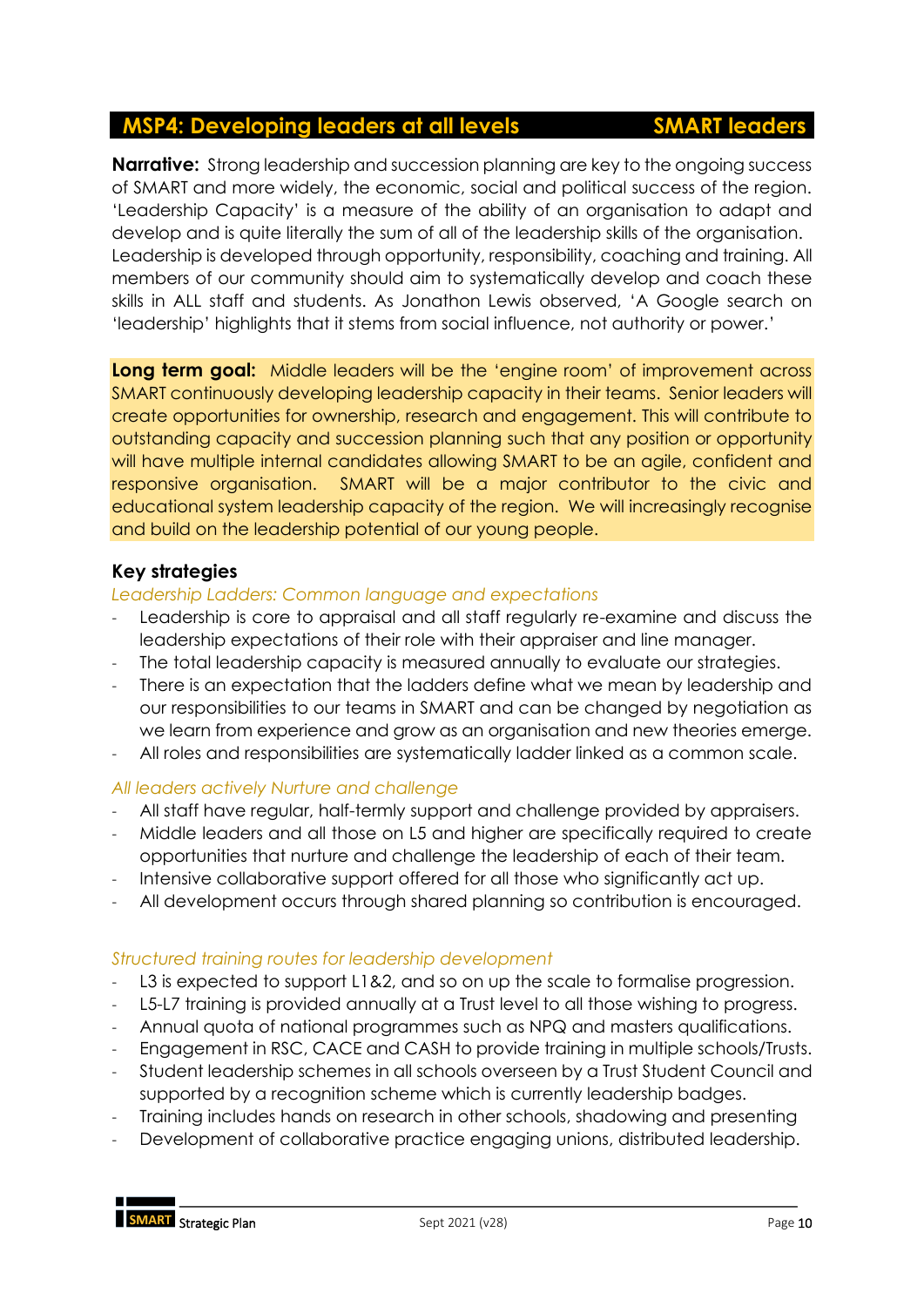### <span id="page-10-0"></span>**MSP5: Support excellent governance SMART leaders**

### **Narrative:** The role of Governors and Trustees have changed rapidly over the past few years. Despite excellent materials produced by the likes of NGA, the availability of training and support is a national issue. SMART has a responsibility to ensure governors have access to high quality continuous improvement and support to enable them to be increasingly outstanding in this demanding role.

**Long term goal:** SMART will have a well-earned reputation in the region for providing excellent support for governors, enabling them to be very well informed and effective in holding schools and the Trust to account. All governor places will be filled, meetings will be well attended and each appointment of new Directors will be able to draw from a strong external and internal field of candidates. There will be a published training route map for governors to work through if they wish to further their qualification together with a network of support to nurture this progression.

### **Key Strategies**

### *Leadership Ladders: Common language and expectations*

- The Trust Board and Chairs of LGCs annually review the progression statements that run parallel to the leadership ladders and use these ladders with governors.
- The total leadership capacity of governors will be measured annually to enable us to gauge the success of our retention and training.

### *All leaders actively Nurture and challenge*

The Chair of each group ensures that each member of the team is supported in their development. This may involve delegation of the support for governors to Vice Chair and others.

### *Structured training routes for governance development*

- An annual 360 review process for all governing boards in line with the TB model.
- Recognition system for enabling excellence in governance in all local schools.
- KPIs for governor participation and attendance are monitored and score highly.
- Events are systematically evaluated and are consistently well attended.
- Governor Training is opened out to all schools and the proportion of schools in South East Cornwall represented at each event is high (10% attendance would be just SMART schools so 30% would be an ambitious target.
- A comprehensive set of 'Link' governor training sessions link together governors specialising in the same areas of expertise and provide training and support.
- All policies, audits and reports are focussed on roles so that governors are able to specialise in their area of interest whilst maintaining their overview.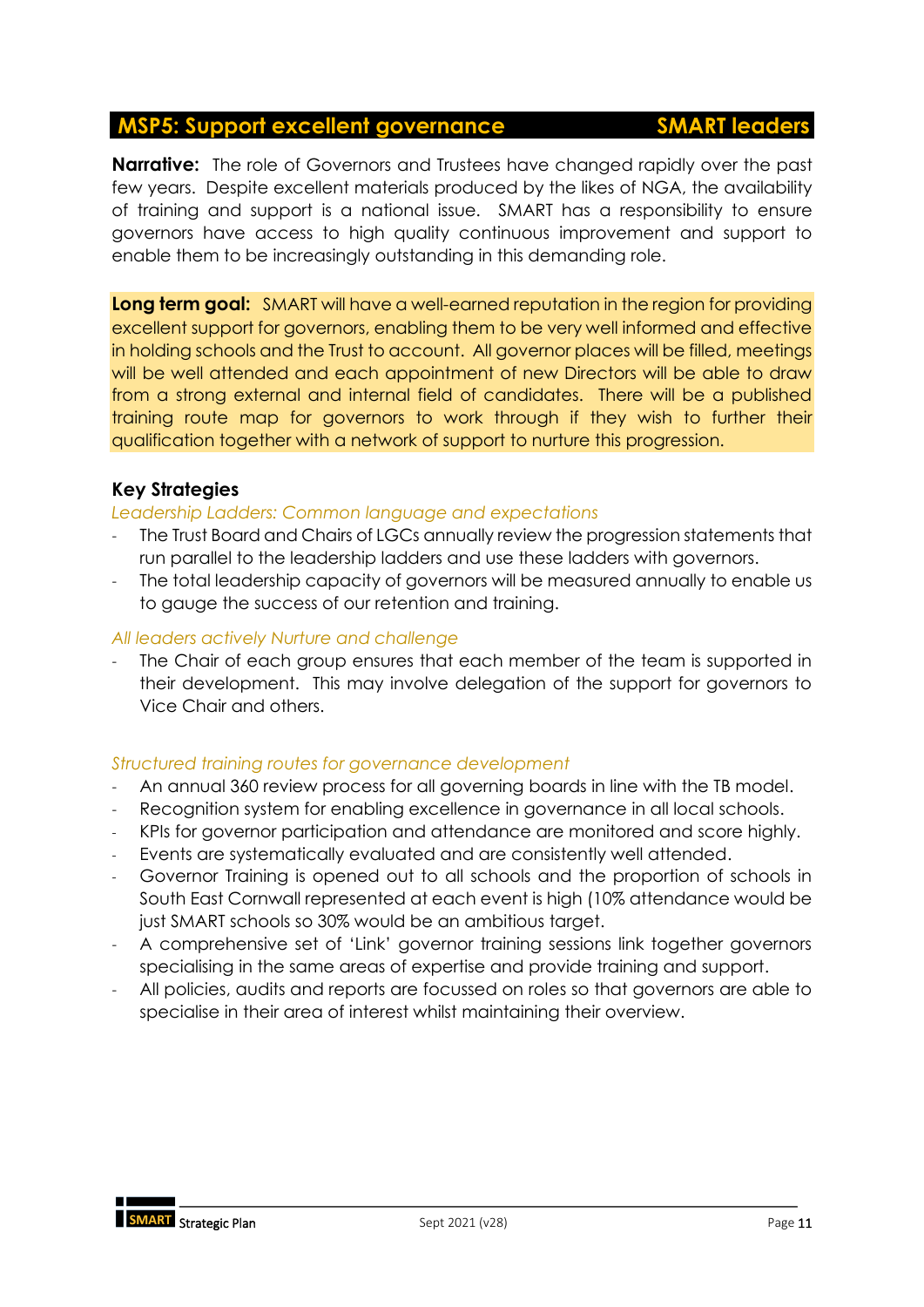### <span id="page-11-0"></span>**MSP6: Inspire improved teaching The SMART leaders**

**Narrative:** Progress is the fuel powering schools - Barbour in the [McKinsey](https://www.mckinsey.com/industries/social-sector/our-insights/how-the-worlds-most-improved-school-systems-keep-getting-better) report and later Hattie confirmed that the quality of teaching is the single most significant factor

in the success of learners and of the school as a whole. Real learning for children and adults is life long and based on deep engagement and understanding. Wellresearched, inspired and empowered adults inspire empowered learners. Hence the main focus of all our work must be a relentless focus on improving the quality of learning and the depth of curiosity across the Trust. The greatest gains are achieved when the school becomes a 'learning organisation' in which there is a genuine excitement and engagement in learning for all adults, which is inspiring.

**Long term goal:** All SMART schools are 'fuelled' by the excitement that comes from witnessing progress. From 'aha moments' to determined mastery the amount of 'fuel' each school creates means continuous improvement is self-driving. All leaders nurture this ethos of excellence and positively inspire staff and students alike. The route is owned by all staff and any bumps or friction along the way never takes them off track from being about children and adults continually learning and improving.

Professional curiosity and dialogue are openly valued, universally expected and regularly encountered. Critical but supportive evaluation of ideas respects the need for ownership by sensitively holding to account with both nurture and challenge.

### **Key Strategies**

*Leadership Ladders: Common language and expectations*

- Leaders intentionally place the duty on senior staff to actively 'protect the ethos'
- Collective decision making and 'cabinet principle' reduce negative distraction.
- The vision is used to explain all decision making not external blame or compulsion.
- Middle leaders are expected to inspire curiosity in all their team and expect all professionals to be passionate about self-improvement in themselves and in others.

### *All leaders actively Nurture and challenge*

- Positive examples of success are shared and given status over issues or problems
- Line managers, middle leaders and appraisers nurture inspiration through helping staff develop ideas and see them through to fruition such as STAR projects.
- Continuously improve pedagogy and practice using shared reading, peer and expert observation, feedback, and shared evaluated practice e.g. SMART day.

### *Structured training routes for fuelling inspiration*

- Outstanding STAR projects and best practice exemplars published each year.
- Benchmarking show no departments, subjects or themes are operating below national average. Those above exemplified to inspire others. E.g. SMART day.
- Common standards of excellence for both TAs and Teachers in terms of practice.
- Supportive, developmental intervention for measures below minimum standard.
- Continue to redefine what is effective learning and strategies that deliver it.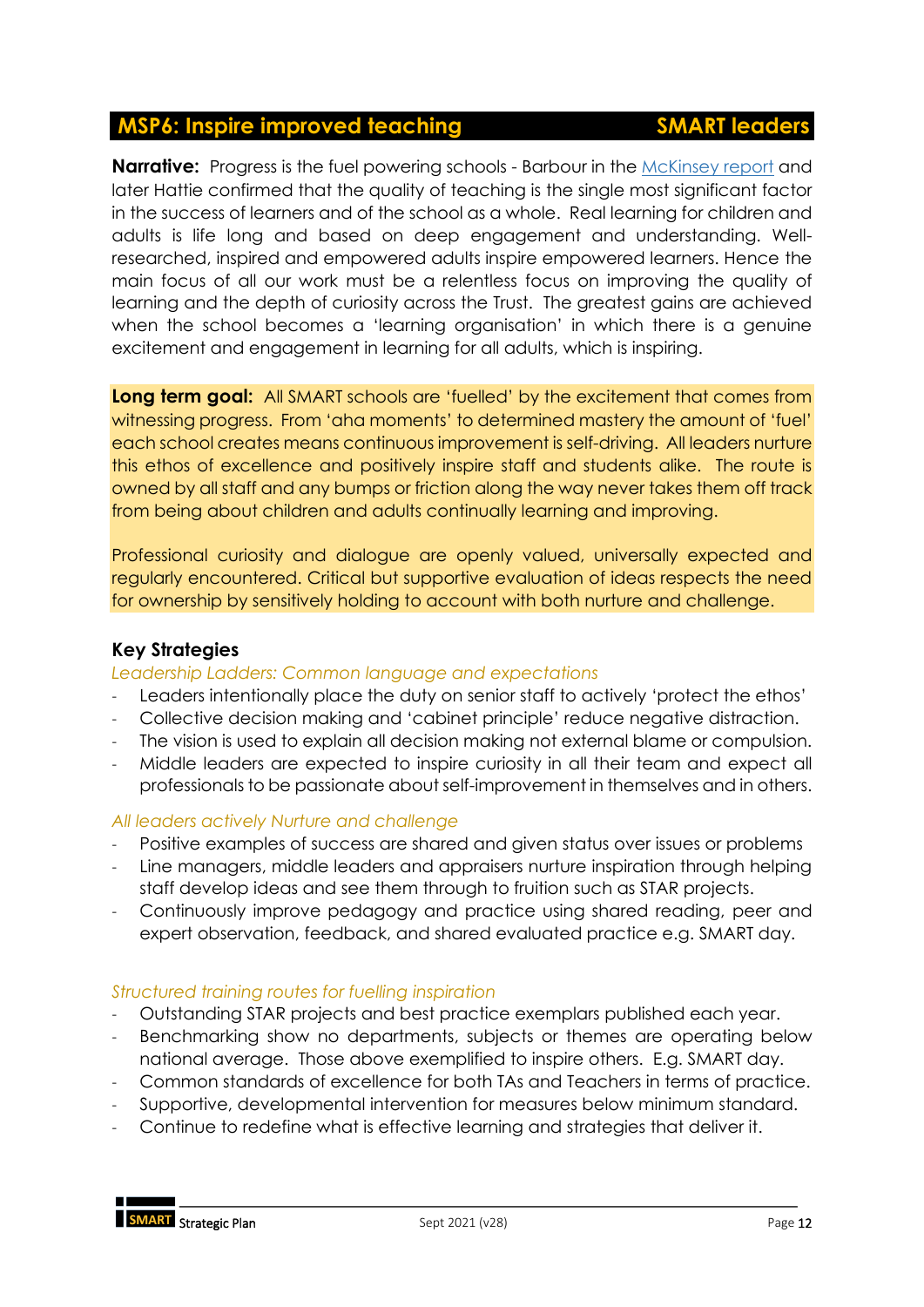### <span id="page-12-0"></span>**MSP7: Grow sustainably SMART communities**

**Narrative:** In terms of greatest impact on student outcomes, SMART is most effective when the distance between its schools is minimised. This is achieved by remaining strictly regional but expanding to work with more schools so that economies of scale are greater and our ability to improve transition between primary and secondary is enhanced. For SMART to become the Trust of choice for the RSC and DfE we need to demonstrate school improvement and raise our profile regarding system leadership in all areas of Trust organisation. We also need to ensure that we only expand when we have the capacity to do so and the match is right in terms of vision and values.

**Long-term goal:** SMART will be the Trust of choice for South East Cornwall as a result of its outstanding reputation, regional and national system leadership. It will have developed the financial stability and leadership capacity required to successfully support others.

### **Key strategies**

### *Active, positive communication strategy*

- Transparency and collaboration with all staff so that concerns are brought to senor teams and dealt with rather than discussed outside of SMART as unresolved issues.
- Investment in web services to ensure regular positive news input and recognition of the excellent work done by the Trust, on the site and in local press.

### *Providing sustainable services of value to the wider community*

- Development of an internal market for ICT services that could be offered to other schools.
- Enhancement of the existing estates and facilities services to other schools and building the internal marketplace.
- Continued provision of EWO services to local schools and building the internal marketplace.
- Opening up governor training, safeguarding training, SMART day events and external speakers to a wider audience through eventing and online presence.

### *Modelling excellence and system leadership*

- Curriculum Led Financial Planning so reserves reach 1month operating capital.
- Regular risk/benefit analysis of new proposals for Trust Board consideration.
- Sufficient track record in standards to demonstrate robust school improvement.
- Outstanding five year capital renewal programme to refresh internal and external appearance of all schools.
- Strong partnership between Trusts and Schools in the area to ensure more benefits for children.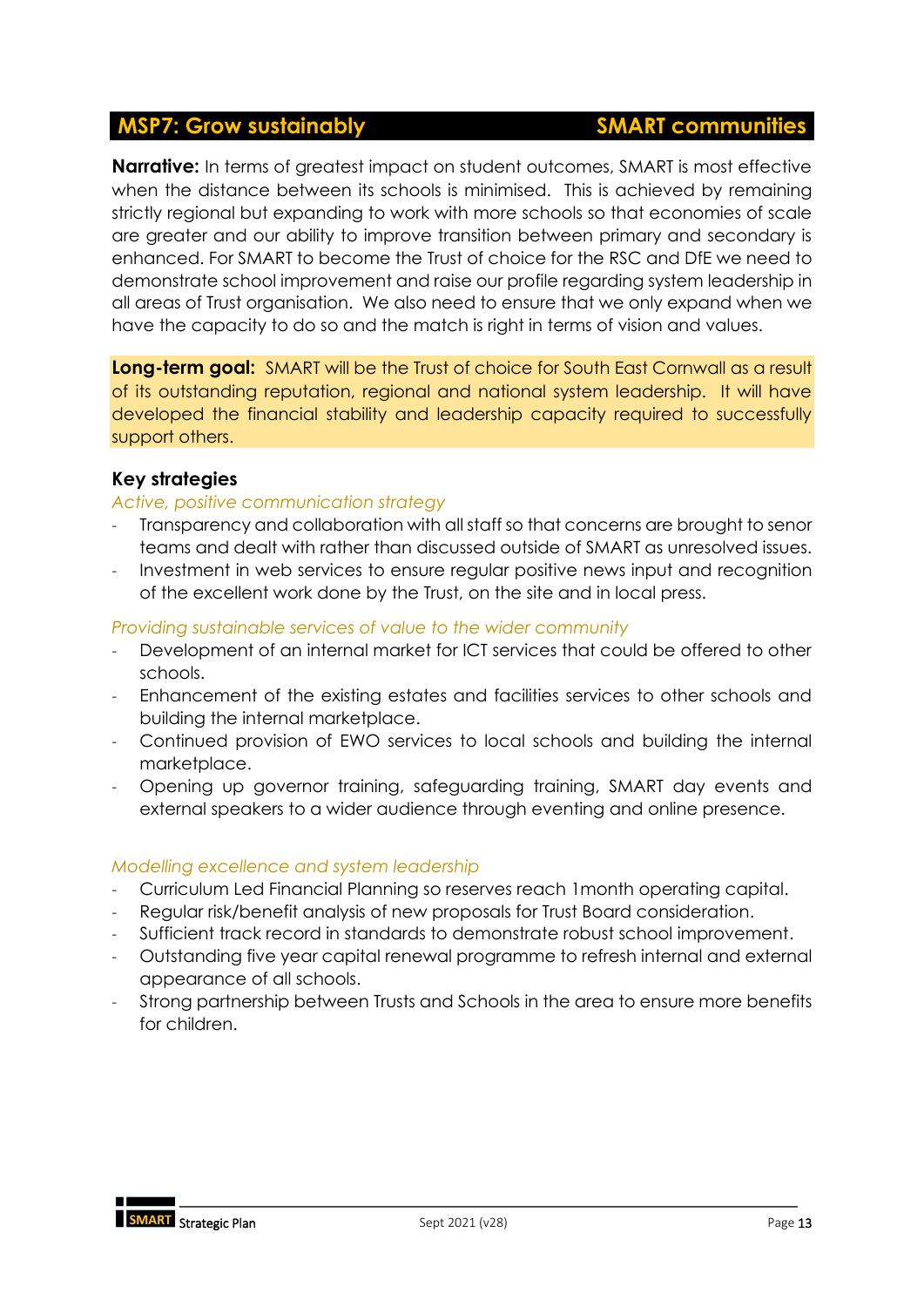### <span id="page-13-0"></span>**MSP8: Schools as community (Civic) hubs SMART communities**

**Narrative:** Outstanding schools provide a point of focus for their community and for the range of services and partnerships required to meet the needs of all children. The recent Education Select Committee reiterated that each school must retain its own strong community identity when joining a Trust. This confirms our own strongly held belief that local earned autonomy within a supportive Trust framework is the key.

**Long term goal:** SMART will be considered as a civic organisation that makes it as easy as possible for all schools to maintain and grow frequent and effective links with parents and community groups, never allowing SMART branding to overshadow that of each school. All available virtual services, web and media will be used to promote the values and achievements of all schools, as well as more practically allow for access to resources, courses, information and the booking of facilities, payment and awareness of upcoming events. Physical events that place the schools at the hub of their multi-generational communities will be supported. SMART branding will signify quality.

### **Key Strategies**

### *Active, positive communication strategy*

- Development of shared web services including text alerts, common online payment and methods for informing parents directly of the success of their child in the classroom Monitoring of use and quality of web services and facilities for continuous improvement.
- Regular parental newsletters.
- Investment in regular updating of the website so that it is the trusted source of information by parents.

### *Providing sustainable services of value to the wider community*

- Central web development team produces 'Apps' for internal use, built on the needs of the Trust schools and make them commercially available to others.
- Increased number of local networking events initiated, hosted or participated in, by each school, inviting residents in for a wider range of opportunities.

### *Modelling excellence and system leadership*

- STAR projects based on active parental engagement are encouraged and successful outcomes are publicised.
- List of common online services is increased and they are used more effectively.
- Active engagement in 'Team around the school' model to create an active hub for sharing strategies for young people and families.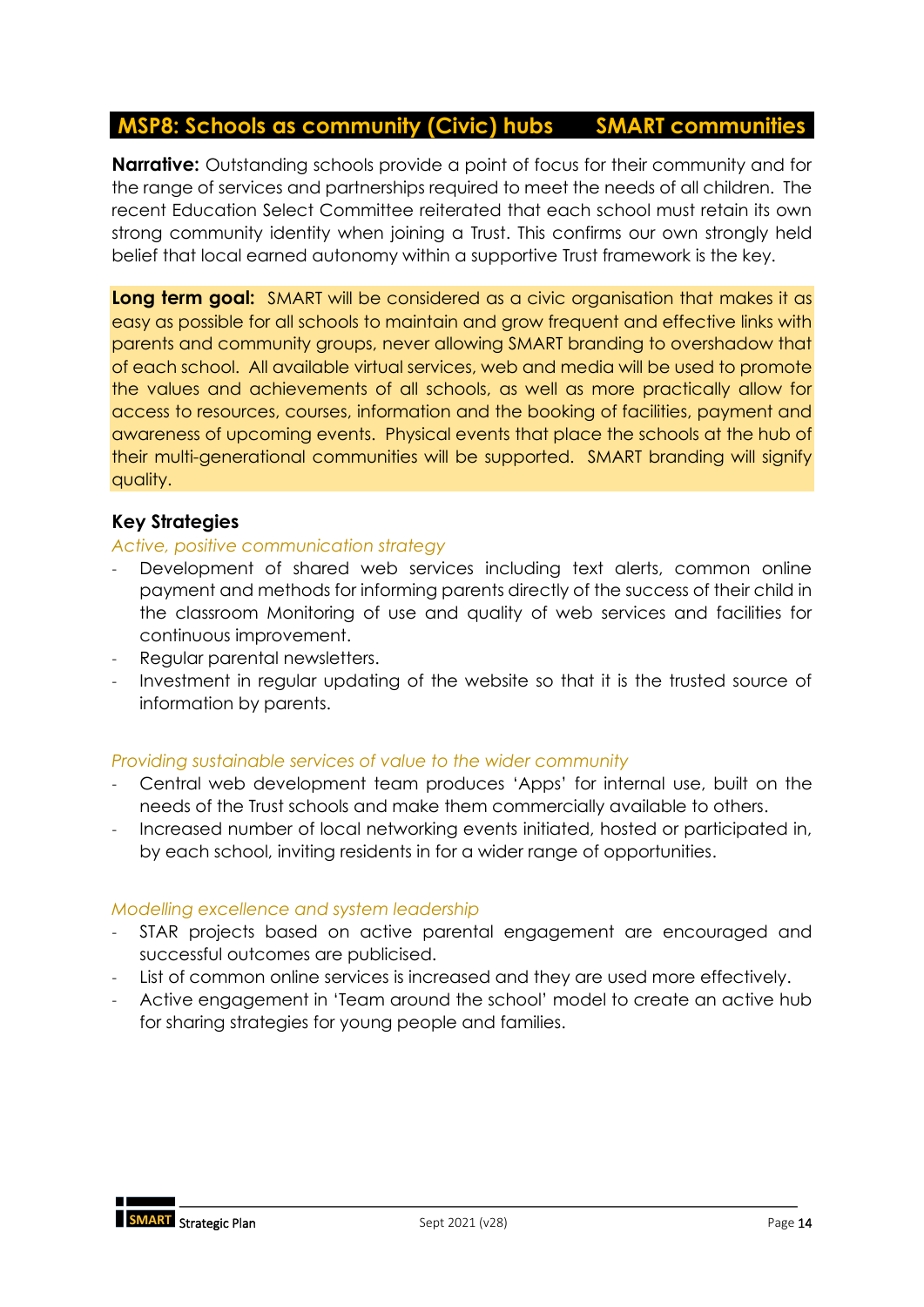### <span id="page-14-0"></span>**MSP9: Grow partnership networks SMART communities**

**Narrative:** Our overriding core purpose is to meet the needs of all children in South East Cornwall. This necessitates effective partnerships not only by the schools as local hubs but also more widely between neighbouring Trusts, Training School Alliances (TSA), potential sponsors and commercial companies.

**Long term goal:** SMART will have multiple partners integrated into our training plans. We will have MoUs with neighbouring Trusts underpinning collaboration of mutual benefit and of benefit to the outcomes of children in South East Cornwall. Through profile at events we will have developed valuable partnership arrangements with commercial companies and charities that see value in aligning their services to the SMART brand. Ideas published under the SMART brand will be known and trusted given the rigour with which they were tested and evaluated.

### **Key Strategies**

### *Active, positive communication strategy*

- Actively collate and promote the long list of agencies, companies and services we are networked with.
- Communicate outstanding practice through work experience links as being ambassadors for the school and the wider Trust.
- Co-promote the achievements of pupils outside school.

### *Providing sustainable services of value to the wider community*

- Operate a shared list of alternative provision so that more opportunities are afforded to children who require a fresh start or alternative behaviour support.
- Develop a catalogue of shared services developed with neighbouring Trusts.

### *Modelling excellence and system leadership*

- Effectiveness of the training routes available to apprentices, new teachers and to those considering teaching.
- Defining the commercial and opportunity benefit of collaborations with potential partners.
- Seek beneficial partnerships particularly with software companies, content providers, course providers and school service providers. TSAs, research organisations, neighbouring Trusts, National and regional potential partners.
- Investment in bid teams such that successful bid rate and bid income compared to other local Trusts is high and increasing.
- Ease of filling vacancies including the internal supply of trainee teachers and NQTs.
- Actively promote the establishment of a CEO network built on sharing of practice.
- Actively participate in CASH and CAPH and share exemplar practice.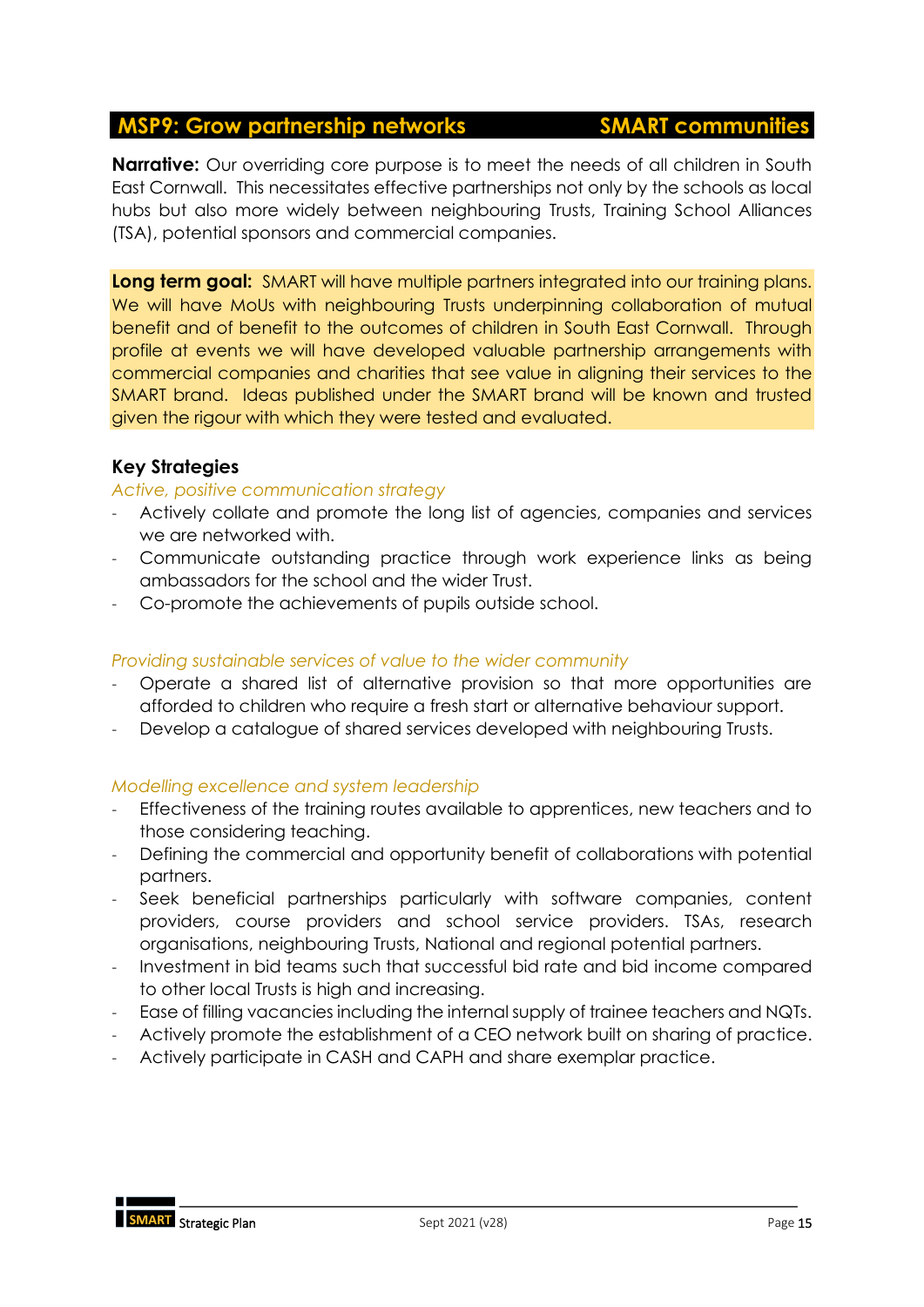### <span id="page-15-0"></span>**MSP10: Robust Policy Framework**

**Narrative:** Our policy framework although largely not legally binding, maintains and ensures the ethical and professional standards of the organisation. Policies are a statement of exactly how we have agreed to operate across all fields.

**Long term goal:** The SMART policy framework will accurately reflect the work of the Trust. Each policy will be widely consulted on by all stakeholders and regularly reviewed. Governors, staff and parents will correctly apply policies. SMART will be an exemplar for other Trusts.

### **Key Strategies**

- Formation and regular maintenance of an active JCNC which involves all unions.
- A clearly defined cycle of review and process of review for all policies.
- Attachment of all policies to specific roles so that they are regularly used and challenged.
- Closer alignment of policies across the Trust over time.
- Ability for locally defined elements to overarching policies.
- Open transparent approach with all policies on the website.
- The majority of policies are Trust wide and maintained on the SMART-Trust site. Those policies which are school specific will be accessed through a similar coherent route on all school websites.
- School development plans will be based on a 5 year model and will be widely negotiated and owned so that they form the focus of all planned improvement in each school. These plans contribute specifically to the Trust five year goals.
- All policies are systematically reduced in complexity through each review to make them more accessible to the whole school community. This includes the introduction of flow charts and separate explanatory guidance where possible.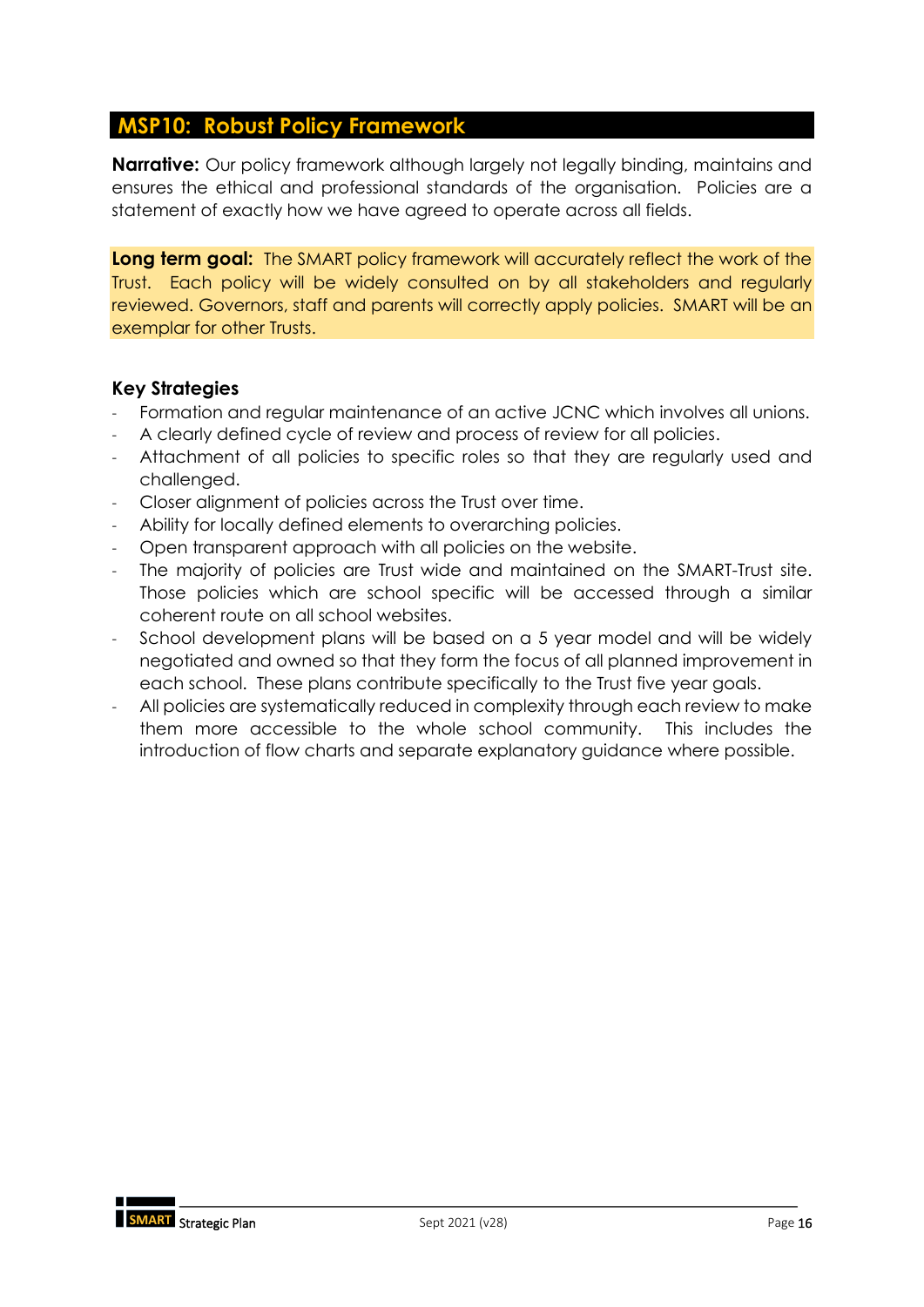### <span id="page-16-0"></span>**MSP11: Estates Rolling Programme**

**Narrative:** We have the responsibility to maintain the buildings, facilities and capital resources in a safe condition as well as ensuring that the community, through respect for the high quality of facilities, understands the value placed on education.

**Long term goal:** All capital resources will be systematically reviewed, surveyed and maintained through a detailed rolling programme of works and replacement. The quality of service will be such as to ensure year on year enhancement of learning facilities, increased confidence of partner schools to engage our services and maintenance of safe, high quality learning for children and out of hours, for the community as a whole.

### **Key Strategies**

### *Rolling programme for ICT services*

- Centralised management structure for ICT as a service across the Trust.
- Annual negotiation of needs from each school with a fixed annual cost ensuring continuity and refreshment of equipment.
- A single domain allowing all staff to use all services irrespective of location.
- Fluid use of video conference software to enable meeting participants to take part effectively in meetings at a distance.
- A single ICT delivery team across the Trust and a single estates team allowing for specialisation.

### *Five-year capital works programme*

- Formalised regular rolling programme of repair and renewal backed by regular condition surveys and a drawing up of Trust wide list of prioritised work.
- Building of the estates and facilities team to bring capital works in house funded by the capital works programme where this can be sustainably achieved.

### *Rolling programme for maintenance, estates and facilities management*

- Centralised management structure for estates and facilities as a service across the Trust.
- Annual negotiation of needs from each school with a fixed annual cost.
- Increased lettings where these can be self-funded.
- A set of services for partner schools that enable SMART to develop greater value for money.
- Standardised auditing systems to ensure that key strategic decisions are well informed.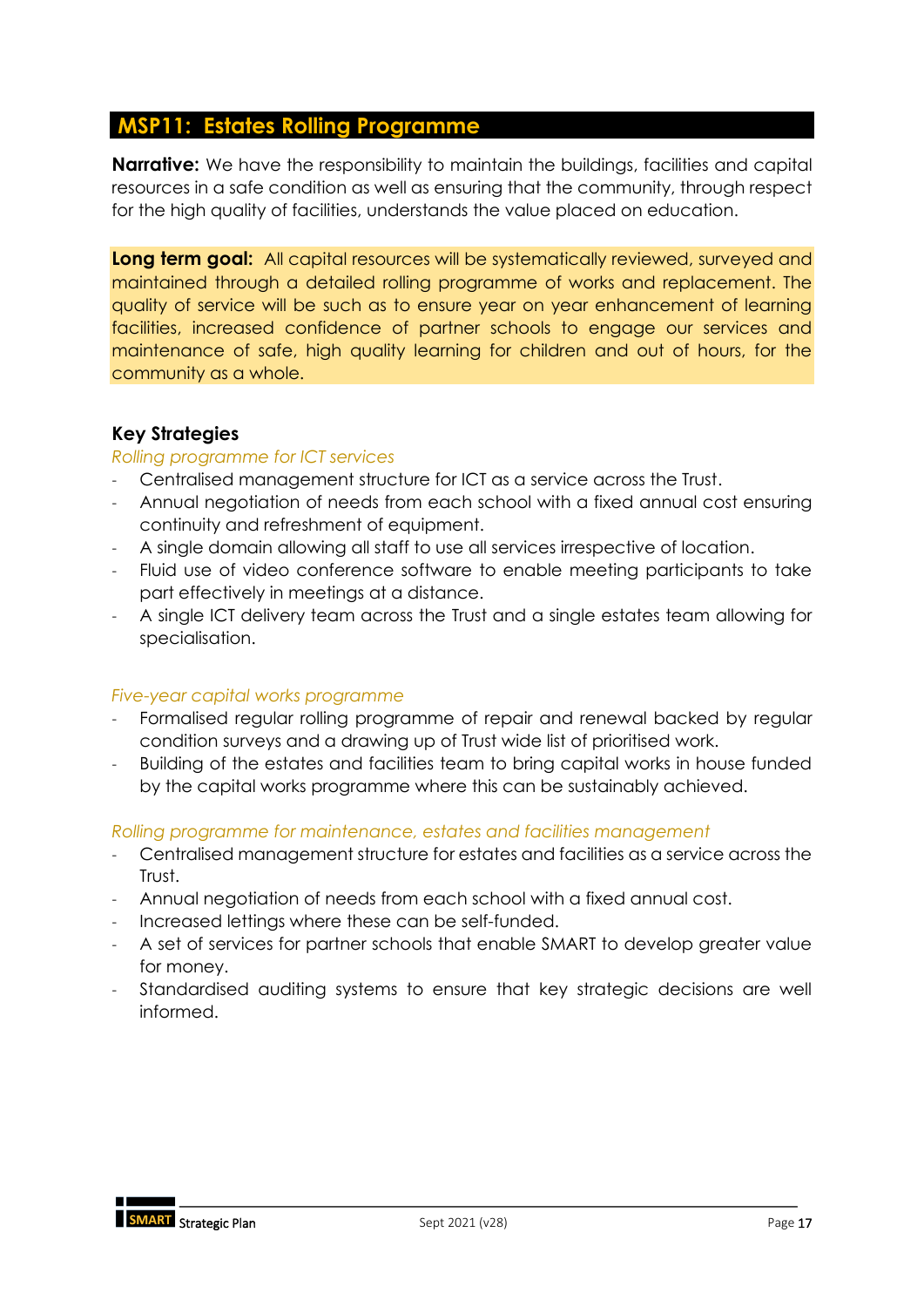### <span id="page-17-0"></span>**MSP12: Business management services approach**

**Narrative:** Within the complexity of the organisation, all staff and composite organisations should have clarity over their responsibilities and the roles they play within the larger Trust. SMART is one organisation over multiple sites and should use this structure to maximise the benefits in terms of economies of scale, staff training opportunities and flexible working patterns. The business management services contract is a vision document designed to achieve this.

**Long term goal:** SMART will have a fully defined business management services contract covering all services and all roles across the organisation. This will be flexible enough to accommodate a full range of associate services as well as to allow for expansion of the Trust at any time.

### **Key Strategies**

- A focus on transparency of role and expectations defined within a services contract.
- A system of regular audits to proactively ensure compliance.
- A proactive role for all operations managers and support staff across the Trust from the CBU.
- To focus on each area in turn and drive efficiencies within contracts and procedures by reviewing the balance of what is provided in house and by external suppliers as well as regularly reviewing business management within the Trust.
- To adopt new waves joining the Trust and ensure that their skills are utilised in developing a wider number of expert groups that can build capacity for the whole Trust.
- A catalogue of services which we can develop as a business in support of SMART.
- Benchmarking with other Trusts to show our business management to be highly efficient and (through audit) to be highly reliable.
- Five year planning to ensure that capital resources are secure in the longer term.
- A comprehensive prioritised programme of capital projects and school condition based projects.
- All school budgets run at zero deficit and eventually achieve a 6% reserve.
- Co-ordinated bid writing that is income generating for the Trust.
- Ethical and affordable pay policies based on development of expertise in-house where possible.
- A holistic Head's Report that enables proactive monitoring by specialised governors.
- A business development plan written to the same timescale and system as the learning improvement plan.
- Corporate risk reaister.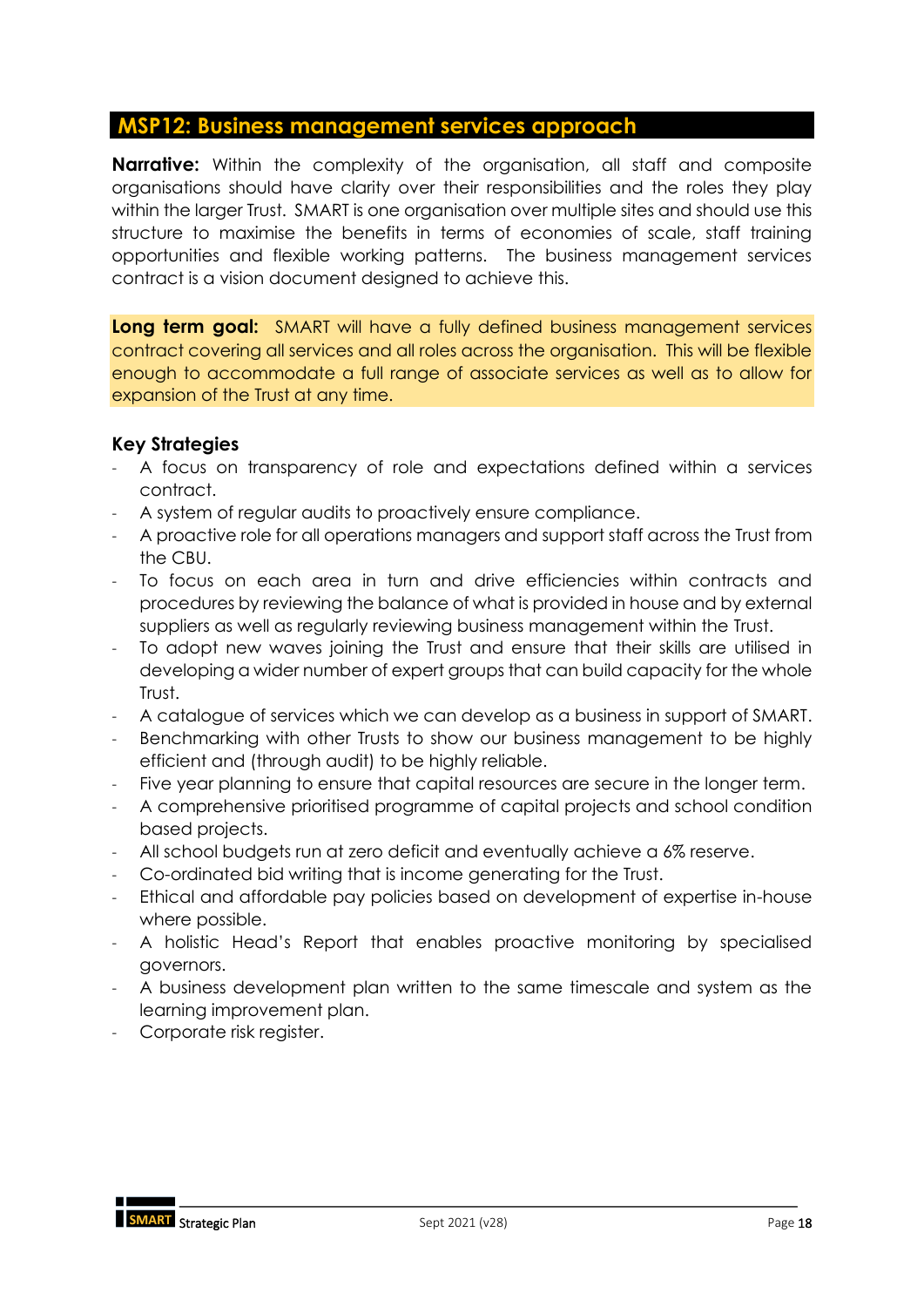### <span id="page-18-0"></span>**Roles and Responsibilities within this strategic plan process:**

### **The CEO is responsible for:**

- Ensuring that the strategic plan is regularly updated following the annual review cycle and that it accurately reflects the strategic direction of the Trust.
- Communicating the vision and strategic direction of the Trust to potential new partners in ways which are clear, memorable and well defined.
- Ensuring that the vision is exemplified by the news items chosen for publication, the design of our web presence and all aspects of the public face of the Trust.
- Acting rapidly with conviction and integrity to challenge any project, action or proposal which runs counter to the aims and vision of the Trust.
- Maintaining a working knowledge of national and global developments in education such that the Trust can minimise future risks and maximise resources for learning.

### **Headteachers are responsible for:**

- Engaging fully to ensure they maximise the overlap between their vision and aspirations for their own academy and the strategic direction of the Trust.
- The operational delivery of agreed priorities and outcomes within their academy.
- Circulation of an agreed 'pocket guide' to all staff, governors and student bodies in their organisation in June each year which sets out clearly on one page, the planned priorities for action for the coming year in their academy.
- Circulation of an SDP each September, based on the 'pocket guide' and confirmed by results obtained from annual end of year assessments in the previous summer.
- Ensuring all staff in their academy have access to distributed leadership opportunities that will build the 'collective brain' of the Trust.
- Ensuring that all data and KPIs relating to their academy are accurate and based on information collected from 'front line' staff as well as evaluated through a second method such as sampling, observation, outcomes or other standardised process.

### **Local Governors are responsible for:**

- Agreeing the annual SDP only if measurable outcomes and the KPIs that will be reported are SMART (Specific, Measurable, Achievable, Realistic and Timed).
- Holding the Headteacher to account termly for progress against their SDP and BDP.
- Providing timely reports to the Trust Board indicating the degree of completion or risk, associated with SDP projects, BDP projects and the strategic plan overall.
- Making the Trust Board aware if any priority of the Trust is having a detrimental effect on any priority of the Academy.

### **Trust Board Trustees are responsible for:**

- Agreeing this MSP and the SDPs and BDPs that relate to it.
- Holding the CEO to account against the KPI performance of each school and how their strategies to improve have been implemented through their SDPs and BDPs.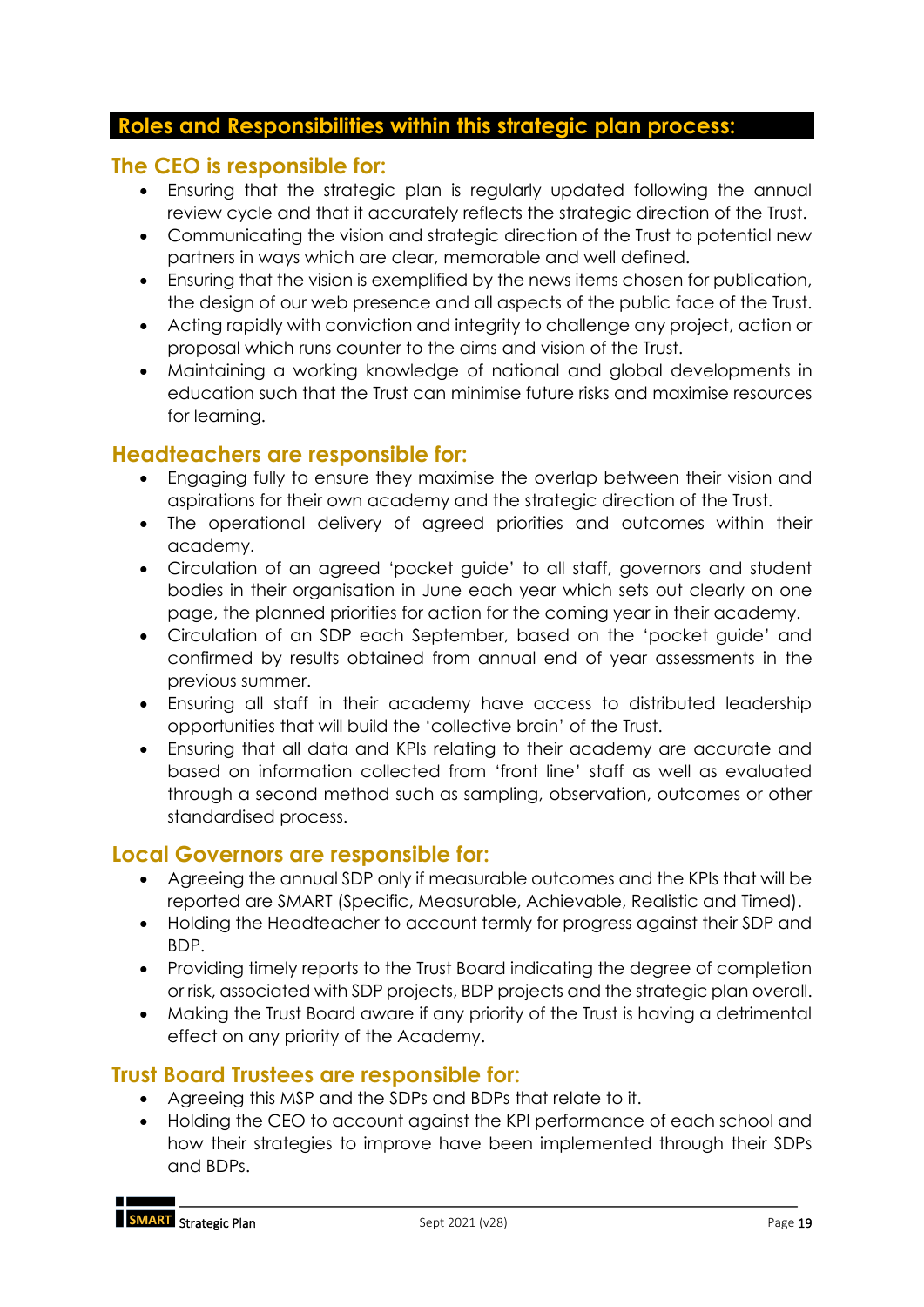### <span id="page-19-0"></span>**Our Review Cycle**

As with every agile and responsive organisation committed to continuous improvement, its strategic plan is a 'living' document that is reviewed and modified regularly in the light of educational, political, financial or social developments within the communities served by the Trust. The review cycle for the MSP will include the following key milestones:

### *April*

1st Draft of MSP consulted on with TB, LGC and Headteachers.

### *May*

- 2<sup>nd</sup> Draft MSP copied back to TB, LGC and Headteachers for final comment.
- MSP 'Pocket Guide' is published on the website and emailed to all staff.

### *June/July*

- MST produce School Improvement priorities Pocket Guides for each school.
- BST produces Business Plan priorities Pocket guide for each school.
- 1st Draft SDP and BDP from each school.

### *September*

- SDPs and BDPs finalised (minimal change is expected because the results should not be a surprise) – CEO then signs these off.
- Staff reminded of Trust priorities (pocket guide) and SDP priorities for the year.

### *October*

- Performance management cycle links targets to SDP, BDP and MSP.
- Staff evaluate their STAR projects to include them in their PM.
- Exams analysis and final review of the SDP and MSP from last year are produced as reports to LGCs for scrutiny in a meeting and then on to Trust Board for the same.

### *November to March*

- Each month, compliance checks are carried out in each area for each school.
- Termly the SDP, BDP and MSP are RAG rated to share with LGC and TB.

### *March*

• Midterm reviews of SDPs as well as STAR impacts, inform the MSP next cycle.